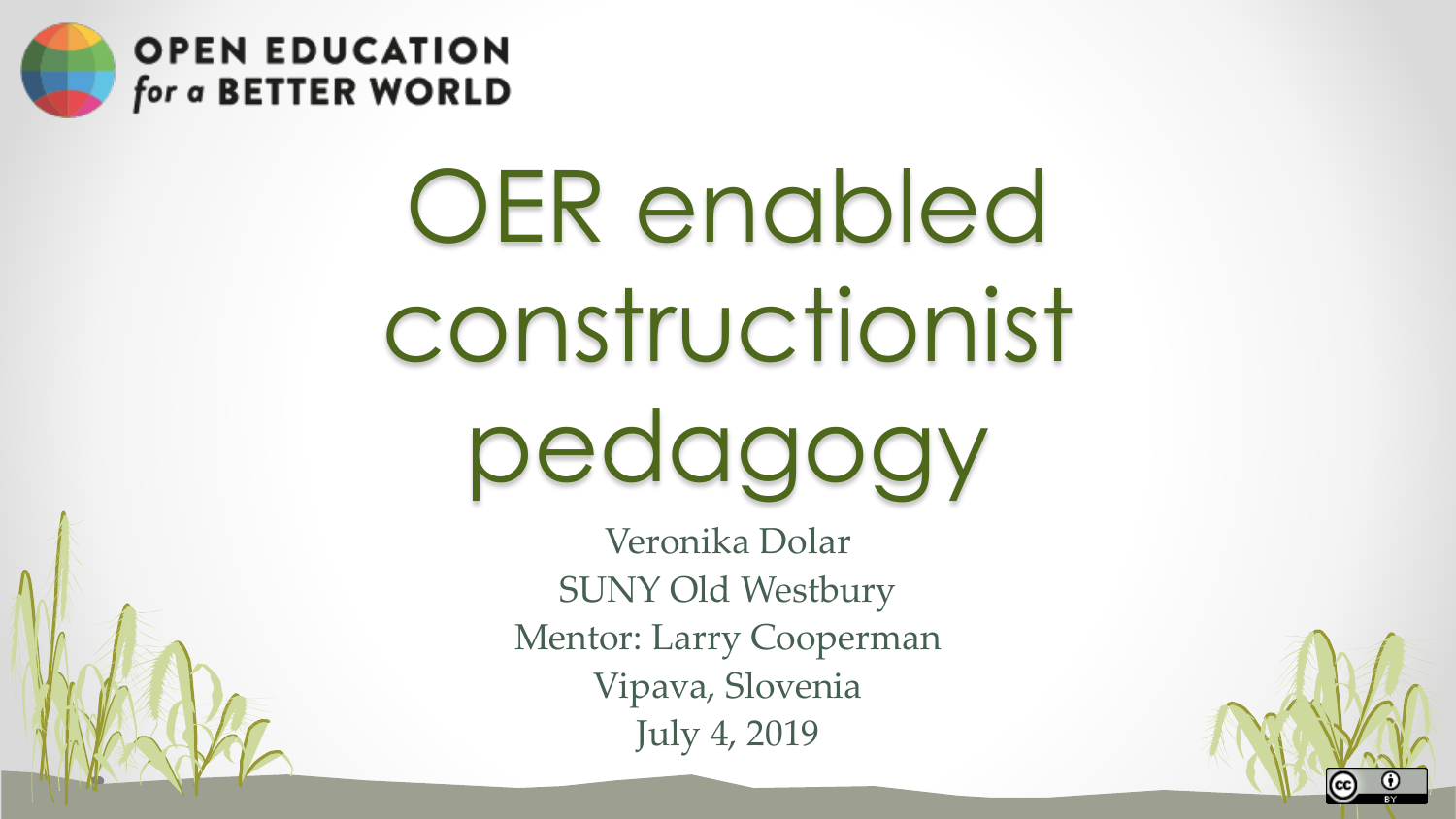# Quick Background

- Born in Slovenia
- High School at the United World College of the Adriatic in Italy
- BA in Political Science and Economics in Canada
- MA and Ph.D. in Economics in the US
- Currently work for the State University of New York (SUNY)
	- o SUNY is the largest comprehensive system of higher education in the United States with 64 campuses
	- o College at Old Westbury liberal arts colleges that is nationally recognized as one of the top institutions for promoting racial and cultural diversity and energetically endorsing its mission statement of social justice.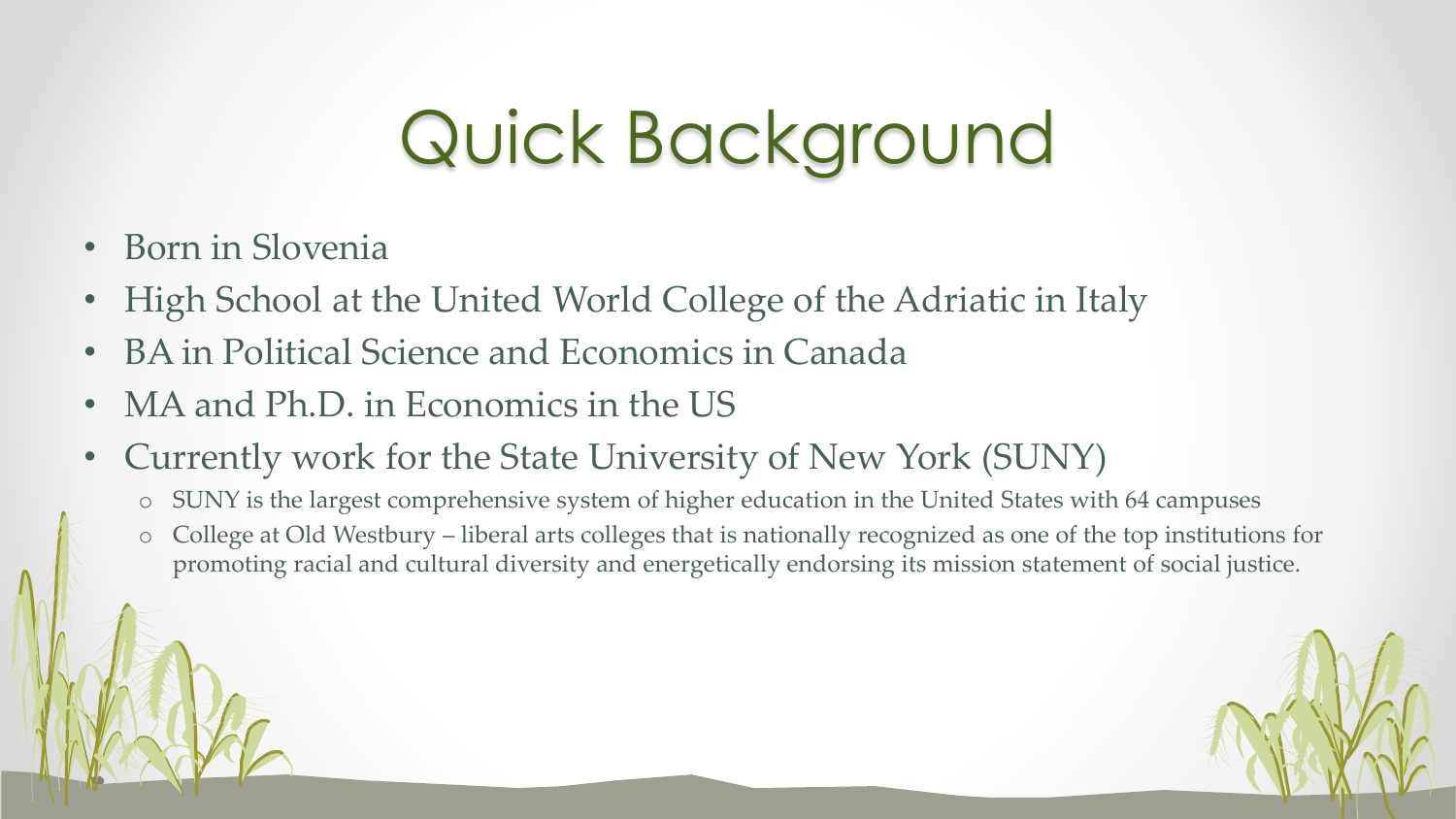# Involvement with OER

#### • I use OER in all of my classes:

- o Intro to Microeconomics
- o Intro to Macroeconomics including fully online
- o Health Economics Collaborative Online International Learning (COIL)
- o Labor Economics fully online
- o Food and Wine Economics
- OER content creation for Lumen Learning textbooks
- Creative Commons Certificate for Educators
- Chair of the faculty committee for OER at SUNY Old Westbury
- Member of Advisory Council on OER for SUNY

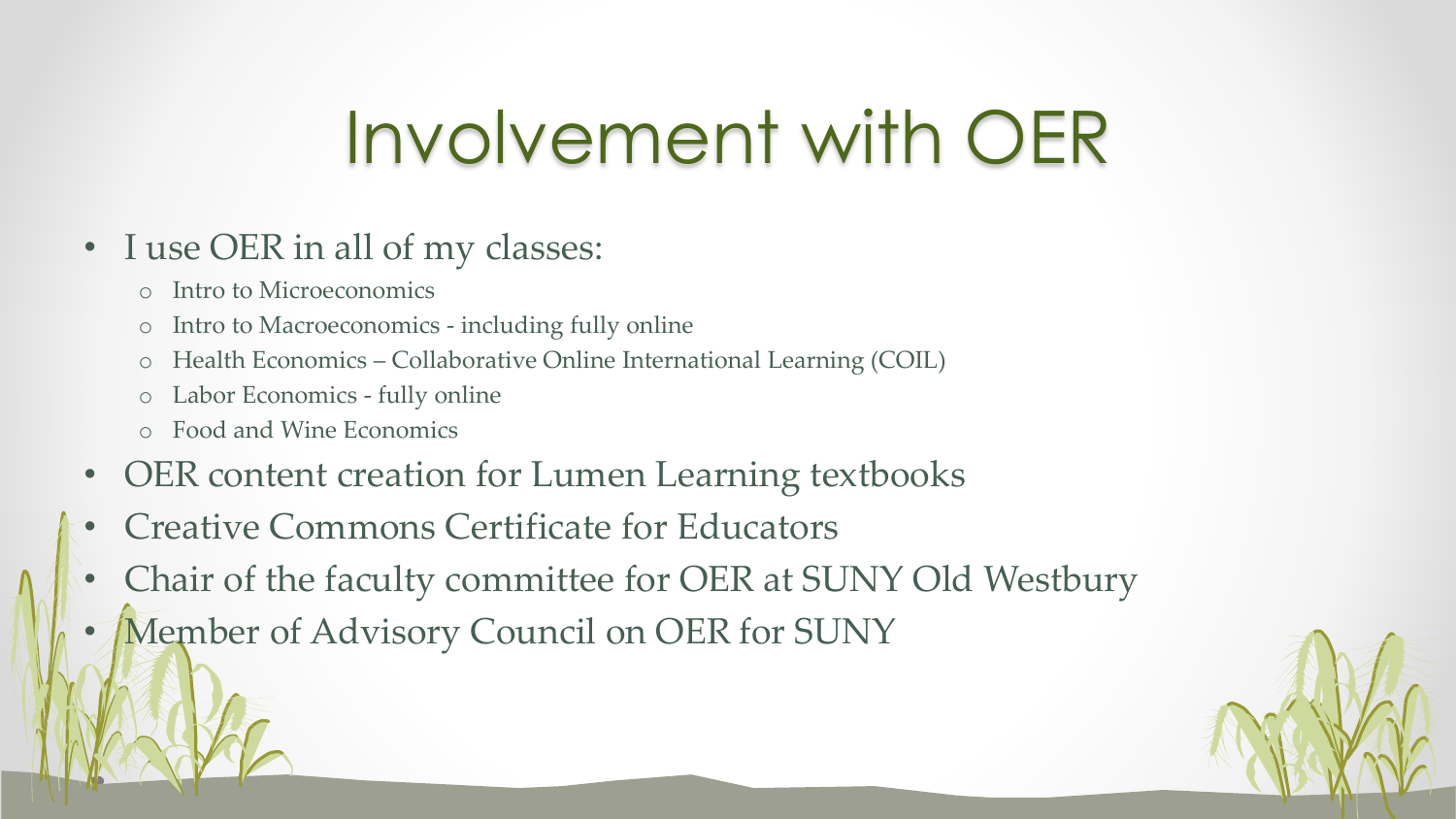# ConstructiVism vs ConstructioNism

- **Constructivism, the cognitive theory**, was invented by Jean Piaget. His idea was that knowledge is constructed by the learner.
- **Constructivism, the educational philosophy**, but it says that each students constructs their own, unique meaning for everything that is learned. This isn't the same as what Piaget said.
- **Constructionism** is more of an educational method which is based on the constructivist learning theory, invented by Seymour Papert.

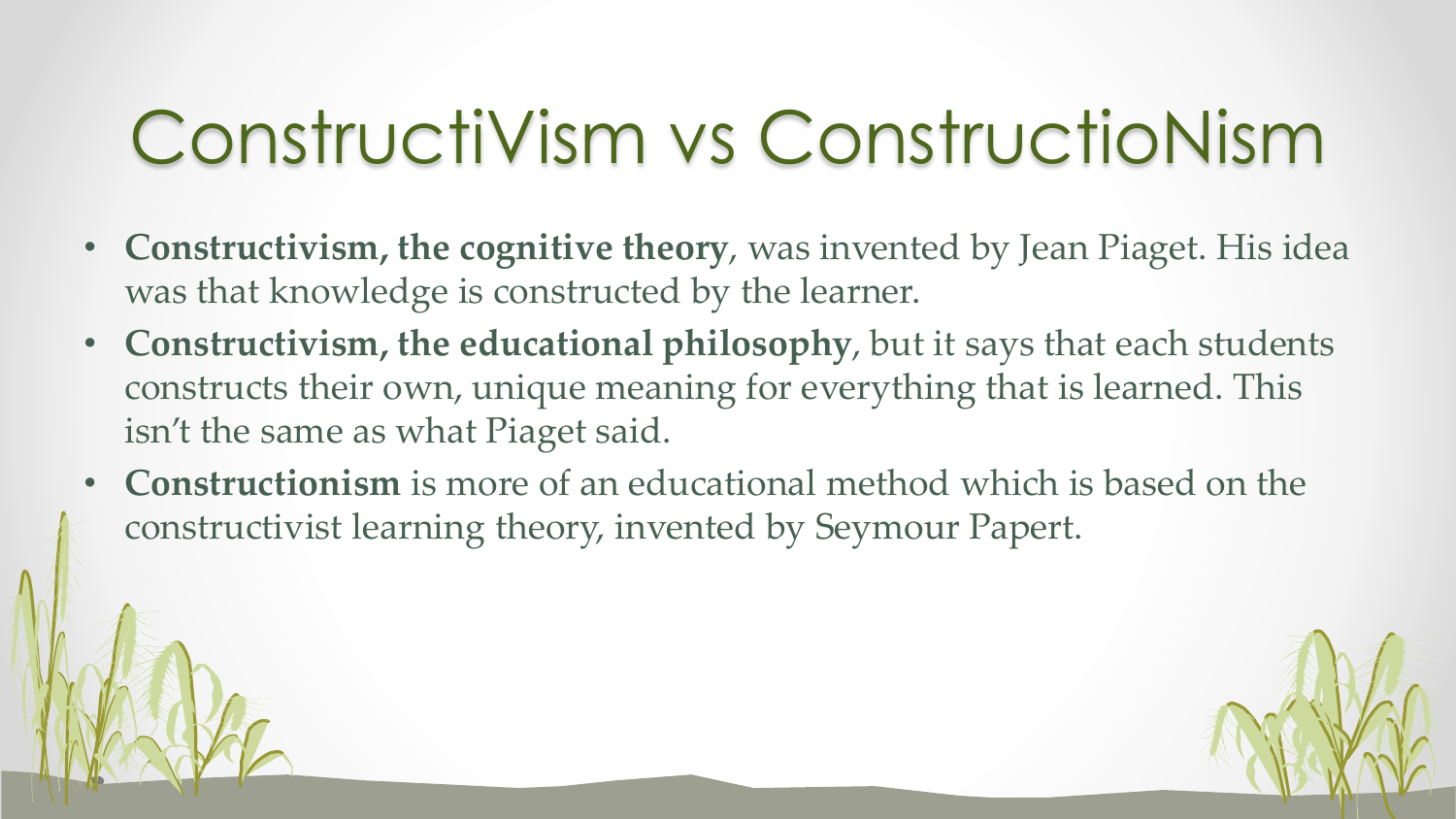# We learn by doing things

- We learn best when we're "actively engaged in constructing something that has personal meaning to [us] – be it a poem, a robot, a sandcastle, or a computer program."
- -Seymour Papert\*

\***Seymour Aubrey Papert** was a South African-born American mathematician, computer scientist, and educator, who spent most of his career teaching and researching at MIT. He was one of the pioneers of artificial intelligence, and of the constructionist movement in education.

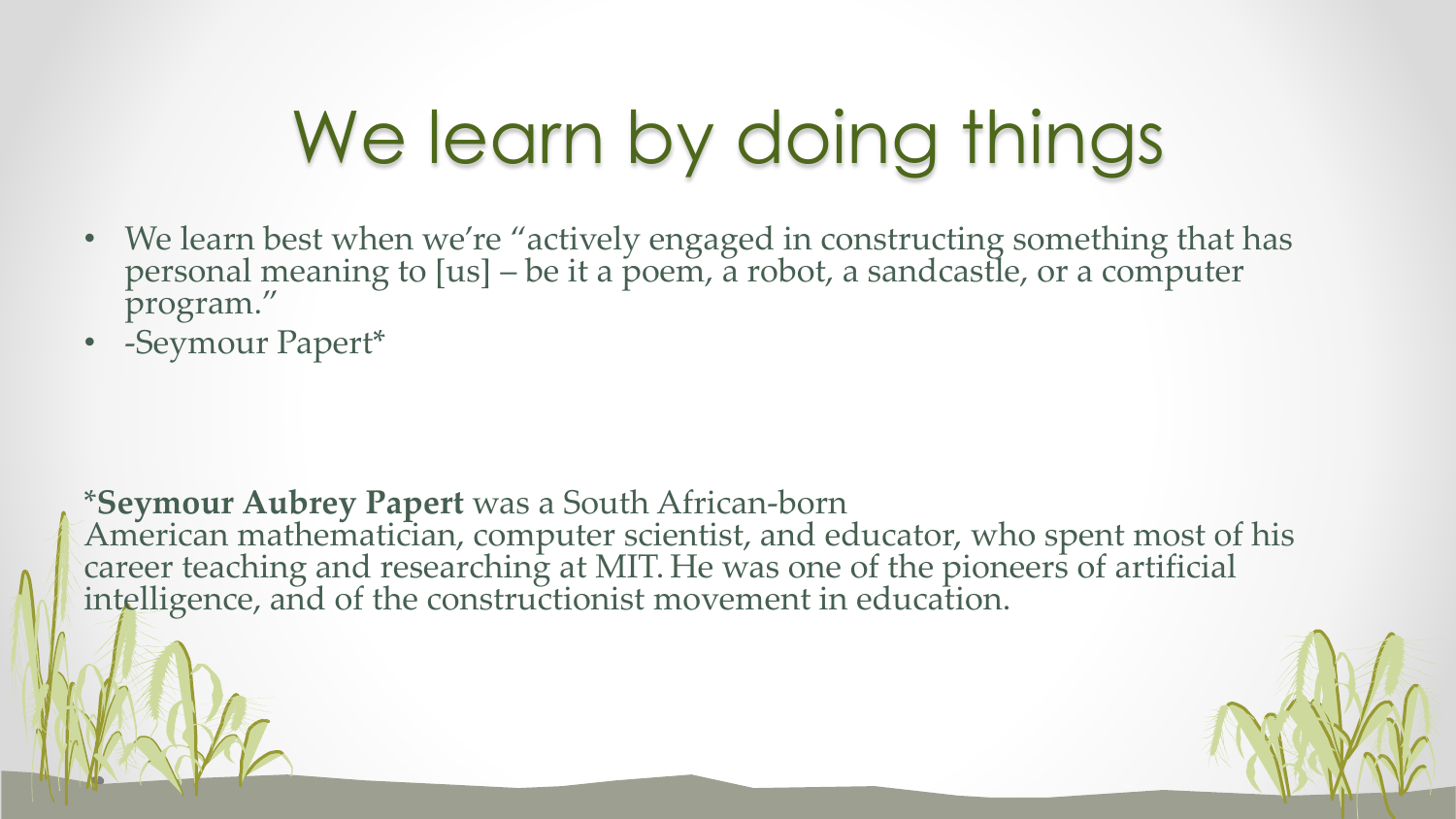# We learn by doing things

- "Learning" happens especially felicitously in a context where the learner is consciously engaged in constructing a public entity."
- -Seymour Papert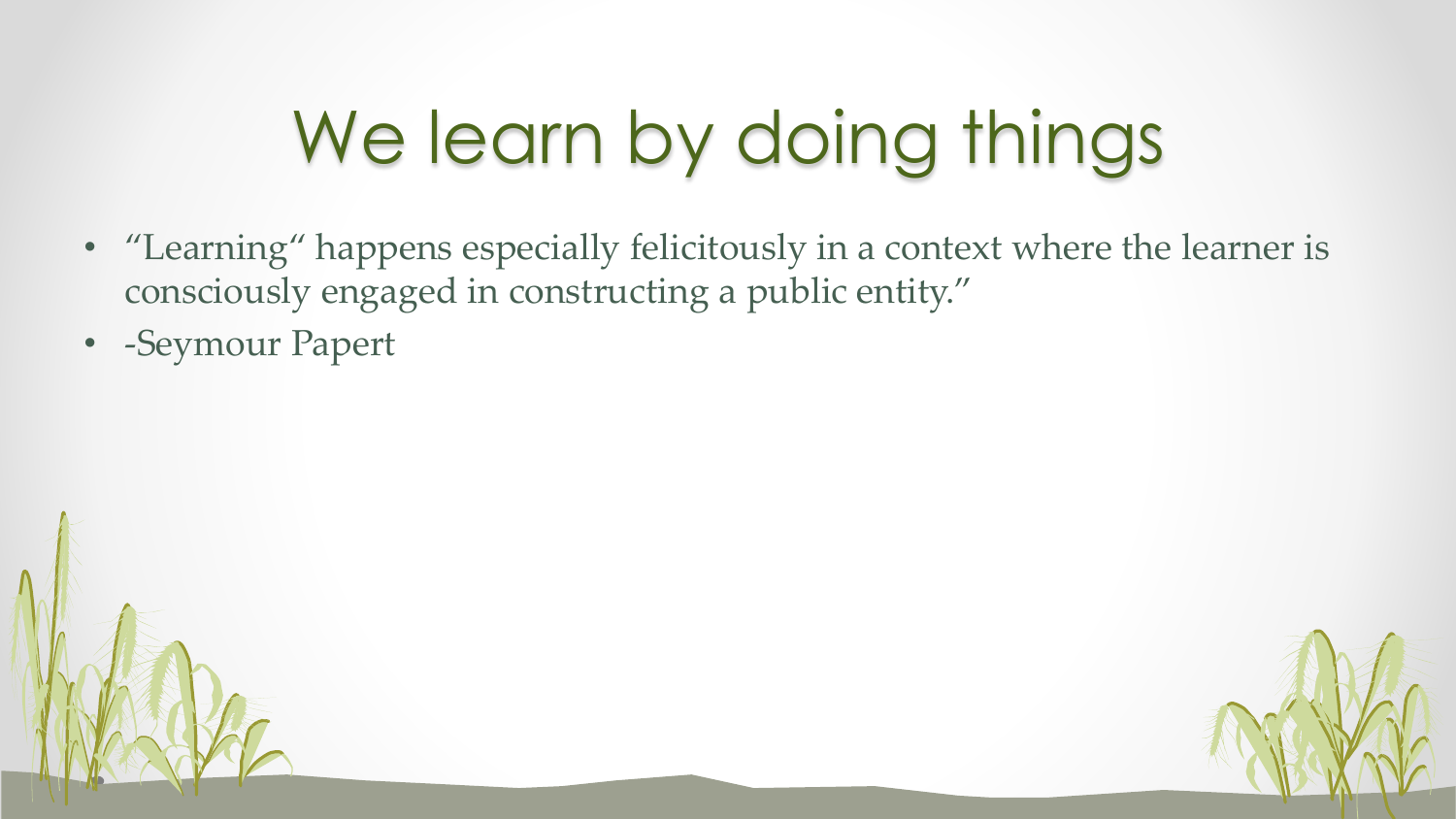# Type of assignments

- Move from knowledge "consumers" to knowledge "creators"
- From disposable assignments destined for the recycled bin
- Towards renewable assignments where your work adds value to the world.

YOUR WORK MATTERS!

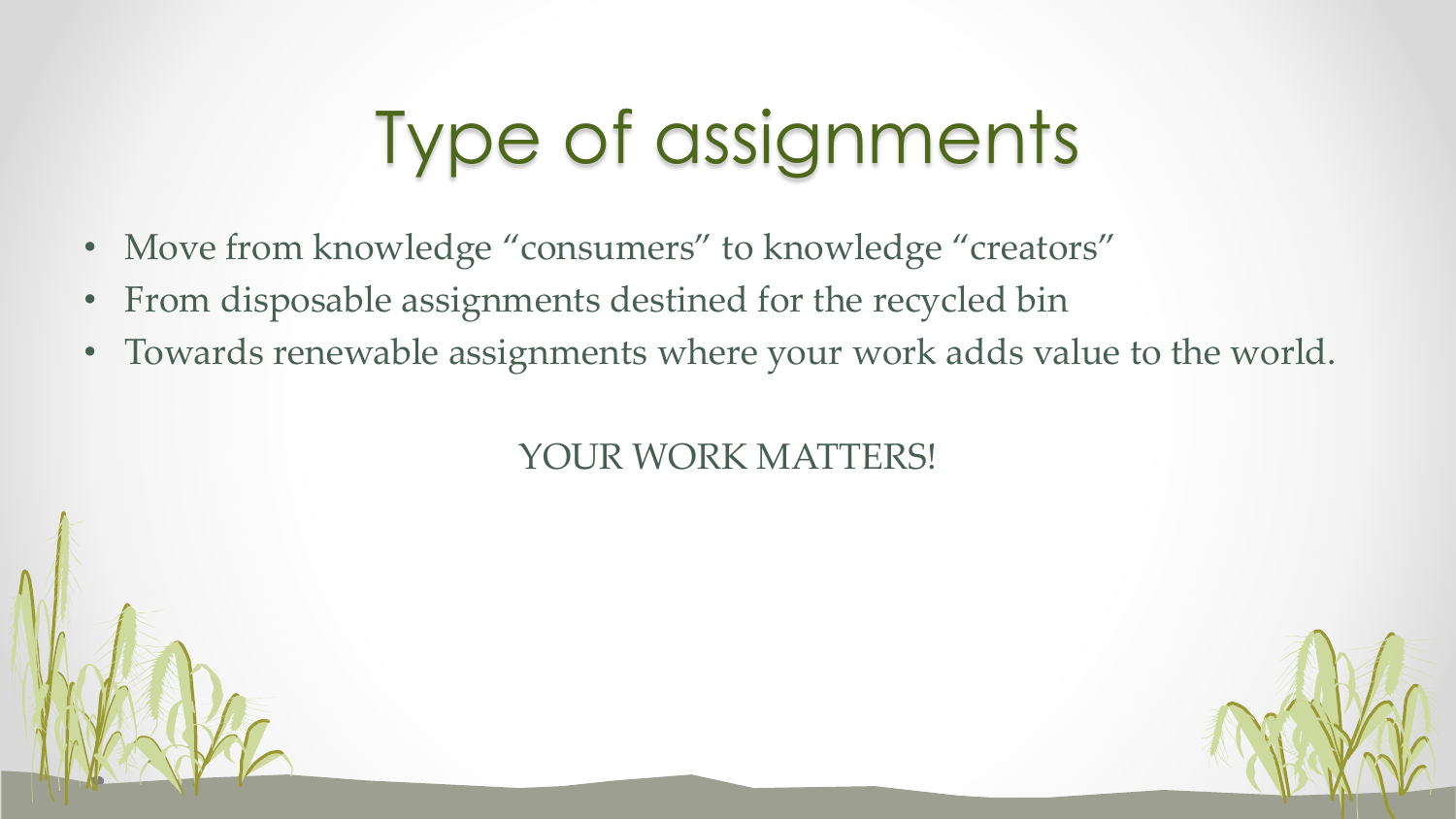### Your Work Matters

- As you participate in this course you will have the opportunity to create a wide range of learning artifacts.
- Because these artifacts are at the core of your learning experience, it is critically important that you own these artifacts and have ongoing access to and control over them. Consequently, all of the learning artifacts that you create for this course will be stored in a digital space that you control rather than a course management system.
- If you're going to invest the time and effort to create these artifacts, make sure that they live much longer than the duration of any one course and that they benefit many more people that just you.

Attribution David Wiley

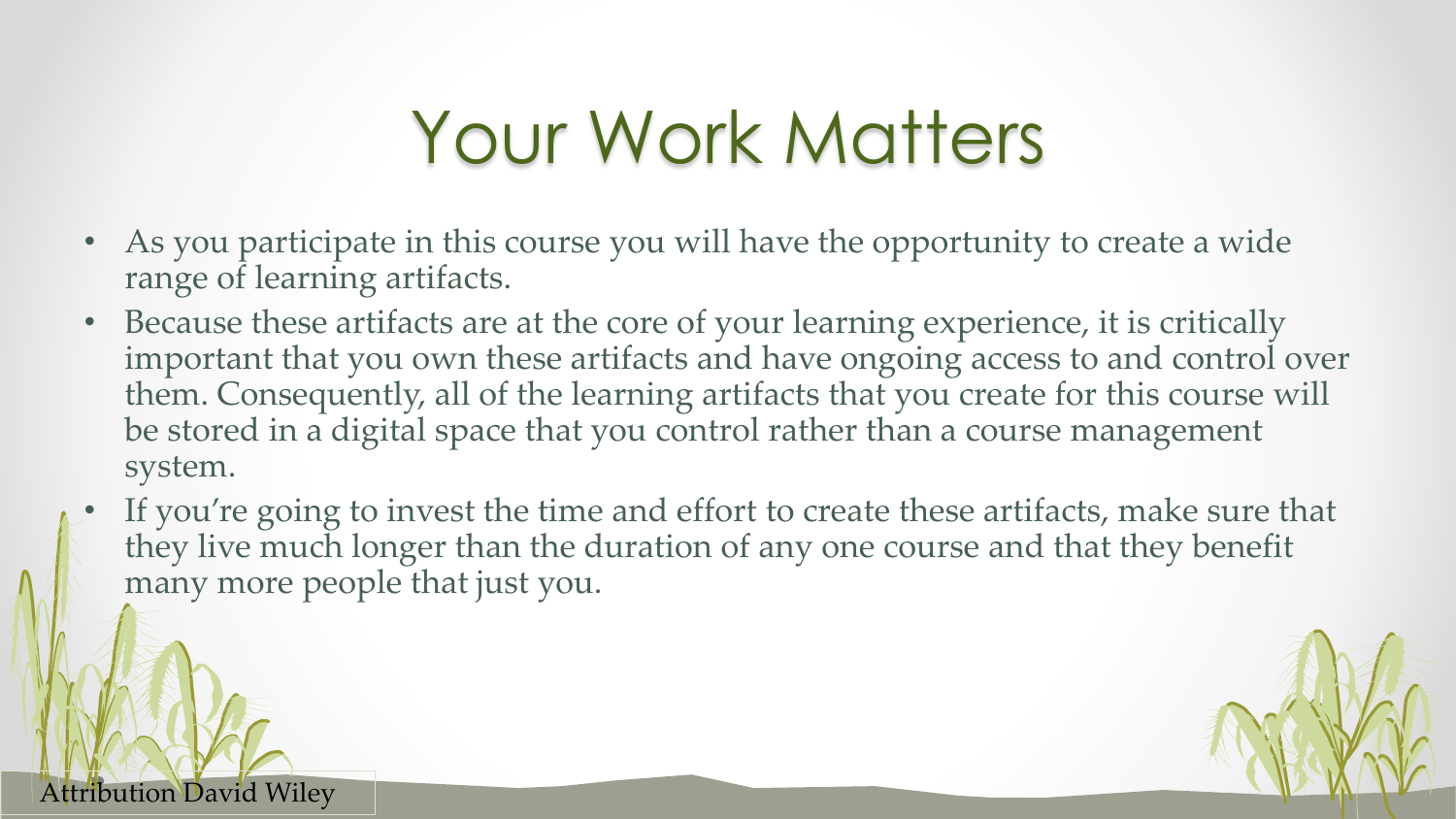# The Campfire

• The proper way to view this course is as a "place" for people to congregate, tinker a bit and build some learning artifacts, share, critique, and improve each others' artifacts, and generally enter into relationships of sharing and learning.

Attribution David Wiley

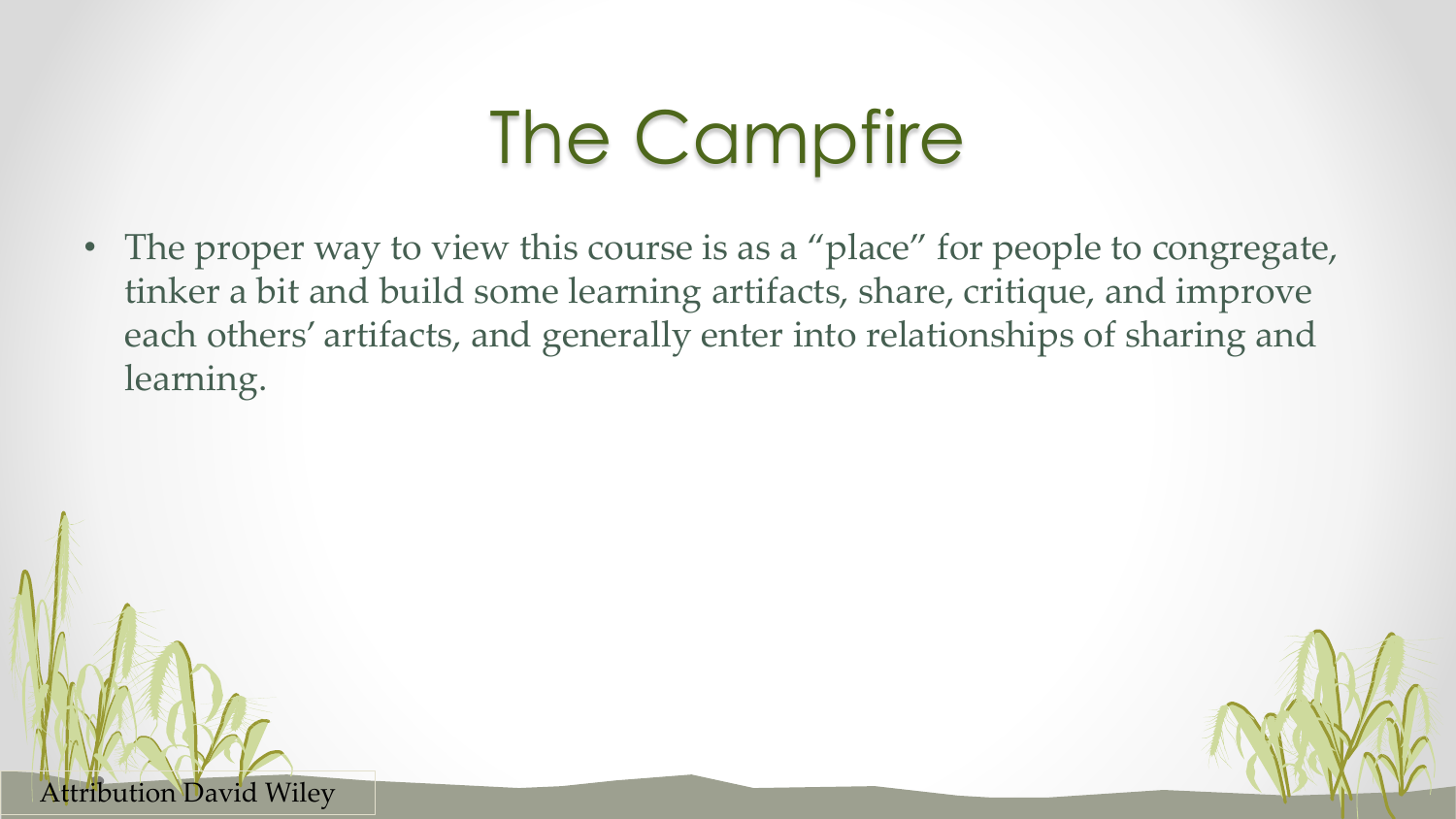# What were the strengths of this course and/or instructor?

- A major strength of this course was that I learned a lot of things that were both applicable to the class and to work outside of class. This class taught me a lot about economics in food and wine. It also sharpened my skills as we used word, excel, mini-tab and google sites. This class targeted to improve our own skills as students to better prepare us for life after college and efficiently taught us about food and wine economics. Prof. Dolar was also very helpful in case anyone had questions or needed help with assignments after or outside of class.
- Professor Dolar makes sure that the work is clear
- Tied together alot of nutritional information in correlation to food and wine economics.
- she is a teacher that is straight to the point
- very passionate about class, learned a lot

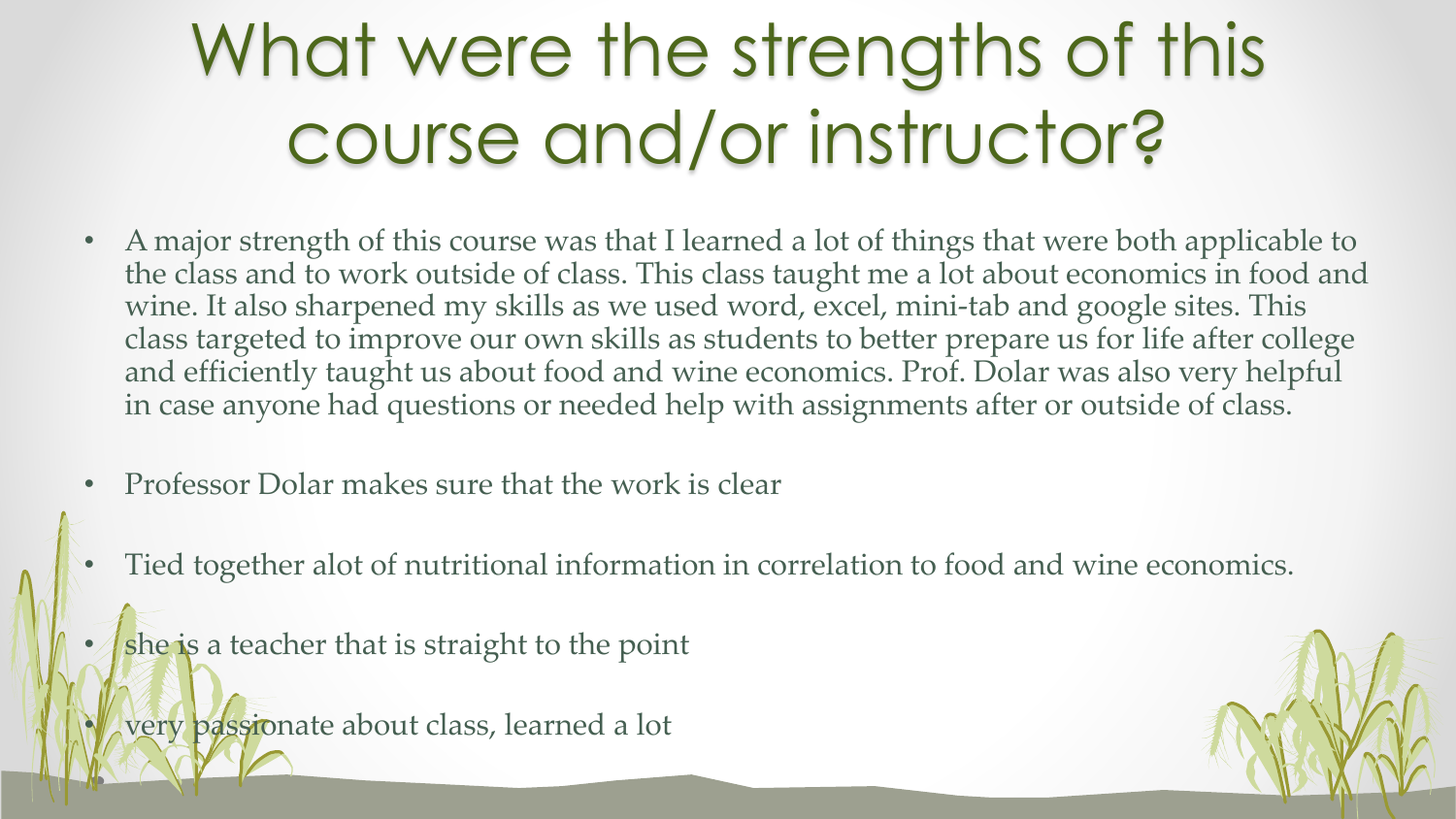# Use this space for any additional comments

- I did not know this was a writing intensive course when I signed up for this class. My thoughts coming into this class was that it was going to be a simple economics class. However, that was not the case and I am very happy that it wasn't. I have learned more in this class than a few classes combined because of the approach of using so many different platforms to do our work. We created our own websites which helped me review better. We also used word and excel and this class improved my comfort with all of these applications. I was also introduced to mini-tab, which I did not even know about prior to taking this class. I would highly recommend this class to people who want to learn and apply their knowledge through different platforms while simultaneously sharpening their skills in such platforms.
	- really enjoyed this class, professor Dolar went above and beyond in class to help us. thanks!

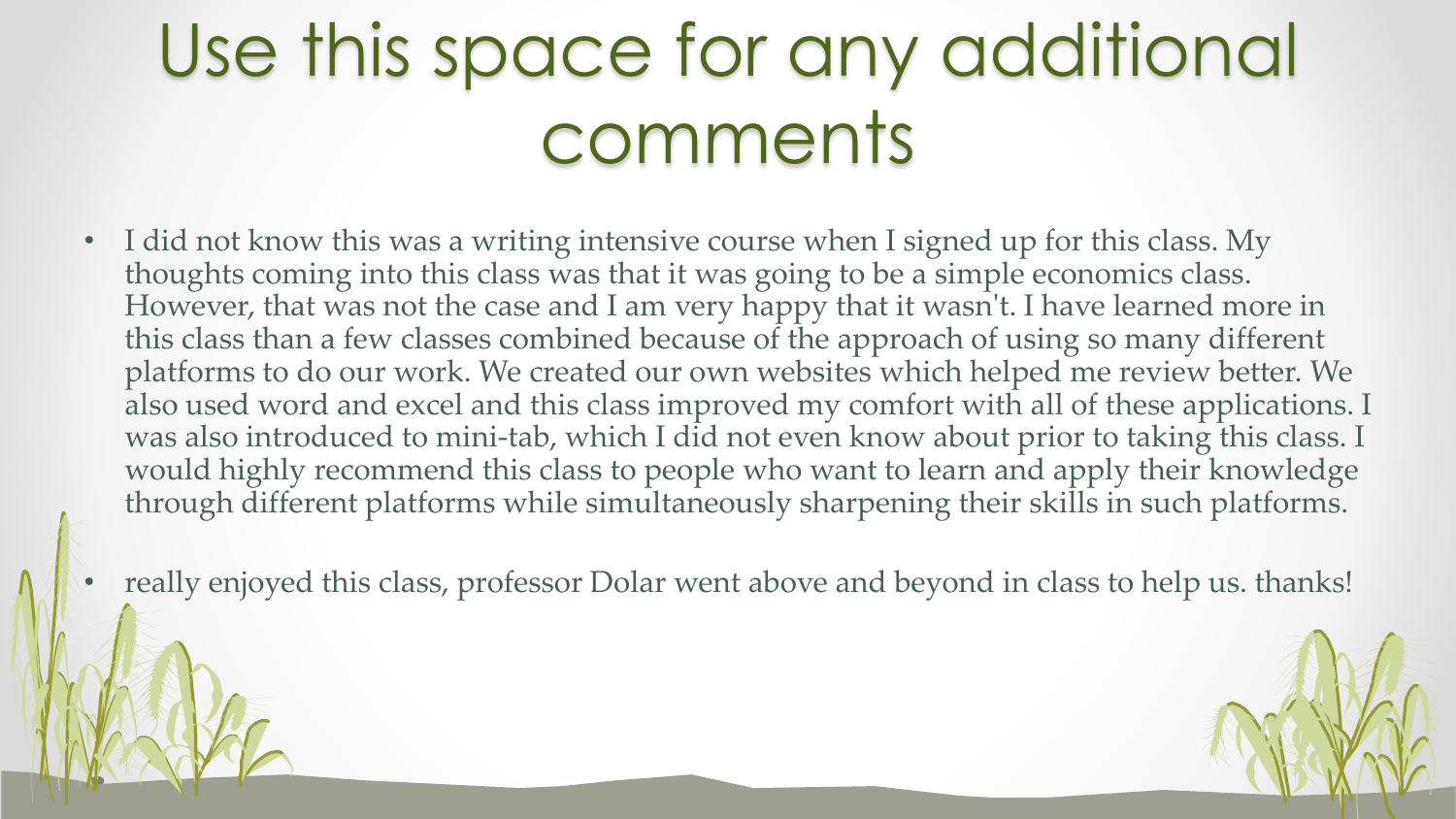#### Use of the material on the WWW

- Addis Ababa Science and Technology University, Ethiopia.
- Food Economics course for food science students.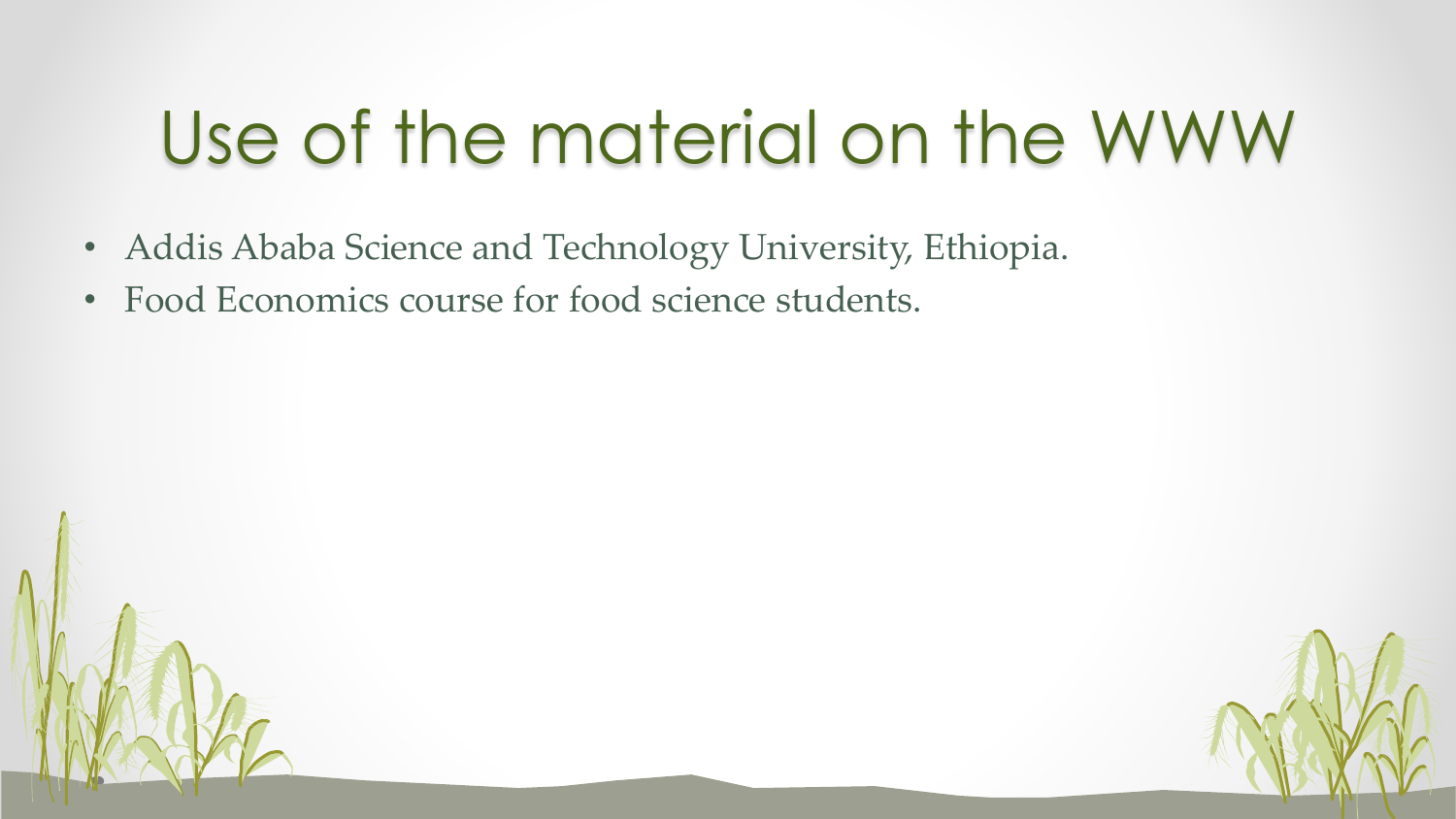#### OER use in Business

- Clear contract regarding copy-right!
- Use of instructional videos for employees to learn
- Use of instructional videos to teach and instruct new employees
- Engage employees let them create public artifacts
- Become a go-to place for instructions on a specific topic